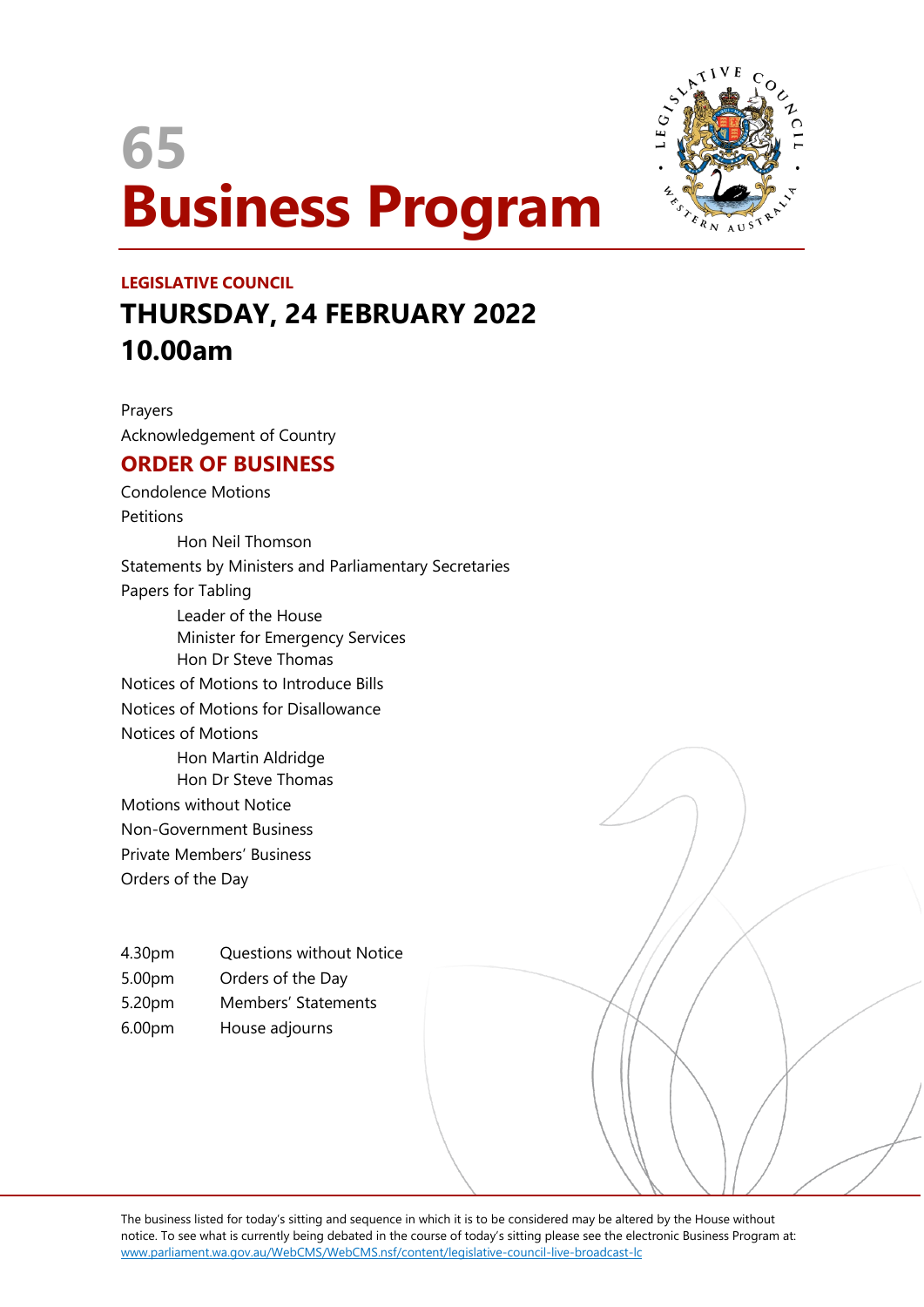#### **NON-GOVERNMENT BUSINESS**

#### **1. Environmental Development in Western Australia**

Hon Tjorn Sibma: To move —

That this House affirms the need for the Government to:

 $\overline{a}$ 

 $\overline{a}$ 

 $\overline{a}$ 

 $\overline{a}$ 

- (a) ensure that its agencies, systems and processes encourage environmentally, socially and economically responsible development throughout Western Australia;
- (b) avoid adopting policies which are economically and socially destabilising and confer questionable environmental benefits;
- (c) expedite changes to its environmental approvals system (and other approvals systems) necessary for attracting investment; and
- (d) deliver, quickly, on its various commitments made over recent years to streamline and reform approvals systems.

#### **PRIVATE MEMBERS' BUSINESS**

#### **1. Renewable Hydrogen**

Hon Dan Caddy: To move —

That this House:

- (a) recognises that renewable hydrogen will play a key role in diversifying the State's decarbonised economy and by doing so will create local jobs across our regions;
- (b) commends the McGowan Government on its commitment to creating the investment environment for Western Australia to become a significant producer, exporter and user of renewable hydrogen; and
- (c) acknowledges that there are currently over 30 renewable hydrogen projects and proposals, covering many aspects of the hydrogen supply chain, in Western Australia.